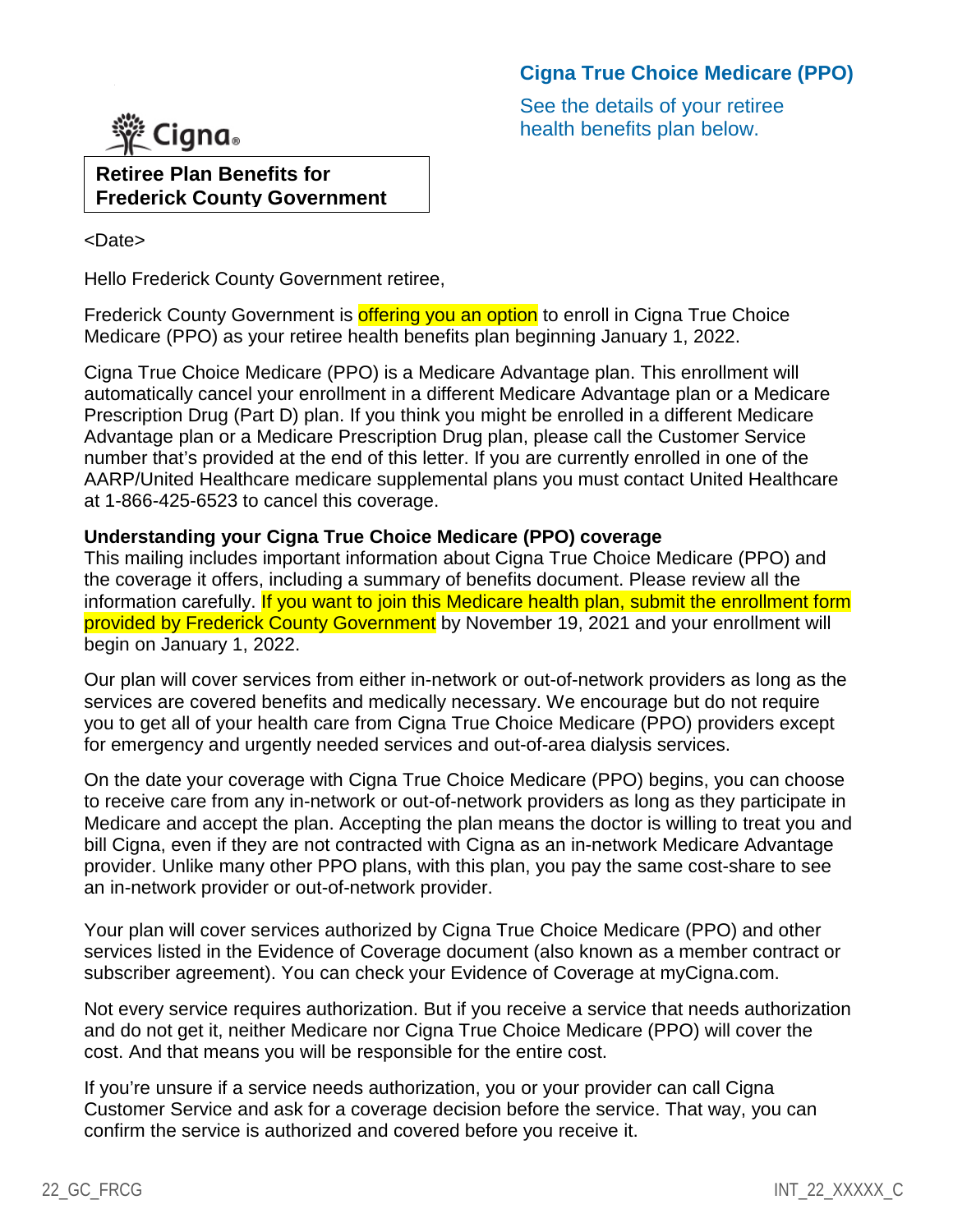You will need to keep Medicare Parts A and B since Cigna True Choice Medicare (PPO) is a Medicare Advantage Planand you can be in only one Medicare Advantage Plan at a time. It is your responsibility to inform Cigna True Choice Medicare (PPO) about any prescription drug coverage that you have or may get in the future.

By joining Cigna True Choice Medicare (PPO), you acknowledge this Medicare health plan will release your information to Medicare and other plans when it's necessary for treatment, payment and health care operations. You also acknowledge that Cigna will release your information, including your prescription drug purchase history, to Medicare. And Medicare may release your information for research and other purposes, which follow all applicable Federal statutes and regulations.

You will receive a Cigna True Choice Medicare (PPO) ID card. We encourage but do not require you to use Cigna True Choice Medicare (PPO) network providers to receive care. To find network providers in your area, check your online provider/pharmacy directory at www.CignaMedicare.com or call Customer Service at the number below.

Once you are a member of Cigna True Choice Medicare (PPO), you have the right to appeal plan decisions about payment or services. Read the Evidence of Coverage document when you get it from Cigna. The document explains which rules you must follow to get coverage with this Medicare Advantage plan. Enrollment in this plan is generally for the entire year.

## **Enrolling in Cigna True Choice Medicare (PPO)**

To enroll in this plan, fill out the enrollment form. The enrollment form is located on the Frederick County Government website under the Employment tab and then Retiree Information & Resources. Follow the instructions provided on this page to complete your enrollments through our online form.

#### **Choosing not to join Cigna True Choice Medicare (PPO)**

You are not required to join this plan. You may continue your enrollment under the Cigna OAP plans or the AARP/United Healthcare plan options. You can also decide to join a different Medicare plan, however your Frederick County Retiree subsidy will not apply. For help, call 1-800-MEDICARE (1-800-633-4227), 24 hours a day, 7 days a week. TTY users should call 1-877-486-2048. If you decide not to enroll at this time, you may enroll at anytime throughout the year or during annual open enrollment.

#### **Leaving Cigna True Choice Medicare (PPO)**

To disenroll throughout the year you will need to complete a medical change form and submit to Frederick County Human Resources.

Cigna True Choice Medicare (PPO) serves people with Medicare in the continental United States, Hawaii, Alaska, the District of Columbia, U.S. Virgin Islands and Puerto Rico. If you move out of the areas that Cigna True Choice Medicare (PPO) serves, you need to notify Frederick County Human Resourcesso you can disenroll and find a new plan in your area.

Note: If you leave our plan and don't have or get other Medicare prescription drug coverage or creditable coverage (as good as Medicare's), you may have to pay a late enrollment penalty. And that's in addition to your premium for Medicare prescription drug coverage in the future.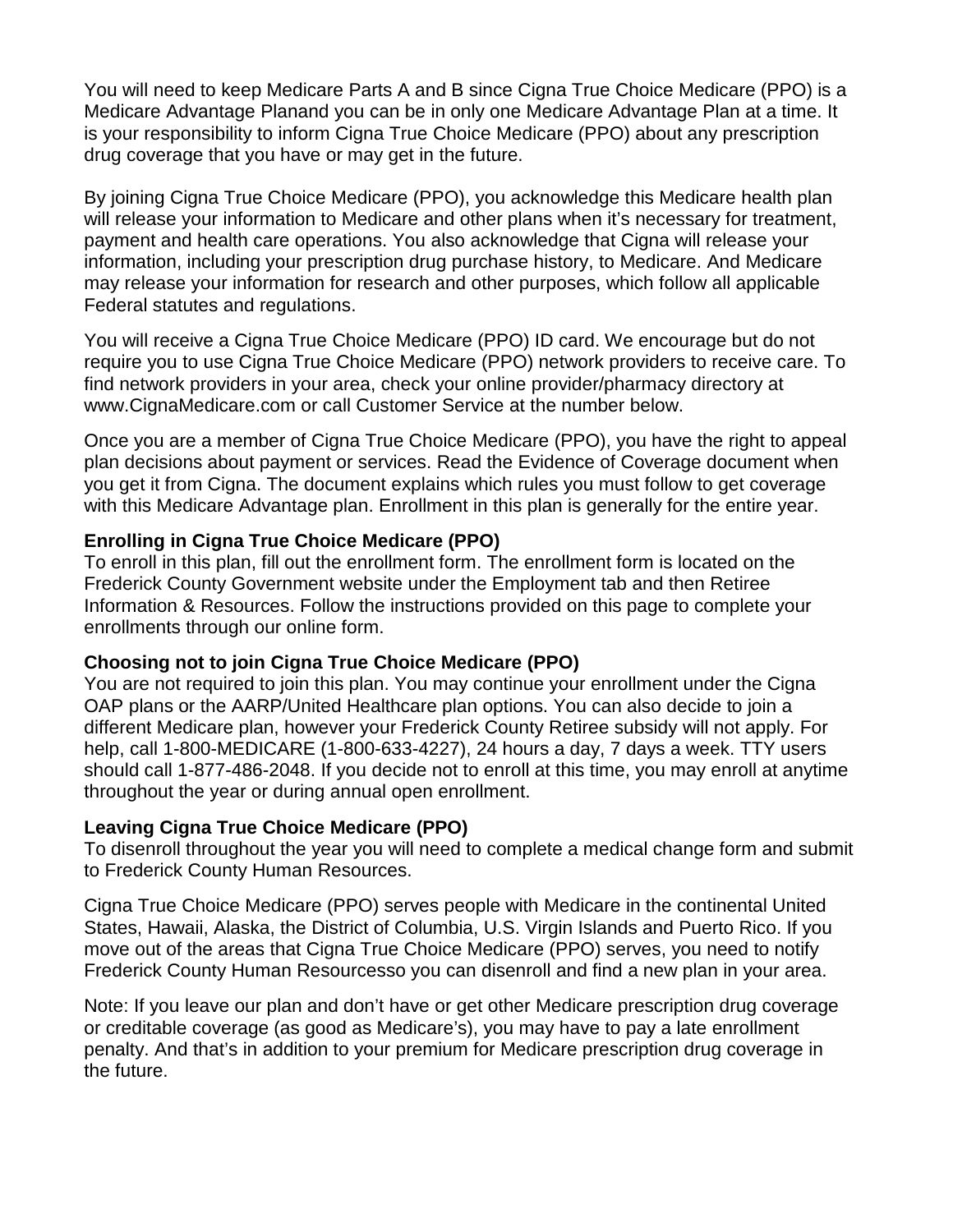## **Getting more information about Cigna True Choice Medicare (PPO)**

□ Attend one of Frederick County's virtual information sessions Location: Virtual Microsoft Teams Meeting

All Benefit Review

Date/Time: Wednesday, November 3, 2021 at 1:00pm Wednesday, November 10, 2021 at 9:00am

 Medicare Advantage Plan Overview Date/Time: Friday, November 5, 2021 at 9:00am Monday, November 8, 2021 at 11:00am Tuesday, November 16, 2021 at 2:00pm

□ Visit Frederick County online, following the below instructions to view: Medical/Dental/Vision Summaries Medical/Dental/Vision Enrollment Forms

Cigna Medicare Advantage presentation

Rate Sheet

Vendor Contact Sheet

*To attend one of the virtual meetings you may access the Microsoft Teams link on the above dates and times by visiting us online at http://www.frederickcountymd.gov/ and navigate to the Employment page (located on the right hand side of the main page). Click on the Retiree Information & Resources link (located on the left hand side of the page). Then scroll to the bottom of the page to the Health & Dental tab.*

# **Welcoming you to Cigna True Choice Medicare (PPO)**

Once you've enrolled in Cigna True Choice Medicare (PPO), expect to receive these important materials and helpful communications from Cigna:

- **›** Confirmation of Enrollment letter—verifies you joined Cigna True Choice Medicare (PPO) and serves as your temporary ID.
- **›** ID Card—comes in a separate mailing and identifies you as a Cigna True Choice Medicare (PPO) customer; present it when you go to a health care provider, pharmacy or hospital.
- **›** Welcome Kit—provides you with details about your plan's benefits.
- **›** Welcome Call—gives you a chance to have a one-on-one phone conversation about your new plan and get answers to any questions you may have.

## **We're here to help**

If you have any questions about this Medicare Advantage plan, please call us toll-free at **1-888-281-7867 (TTY 711)**. Customer Service is available October 1 – March 31, 7 days a week, 8 a.m. – 8 p.m. local time; April 1 – September 30, Monday – Friday, 8 a.m. – 8 p.m.

All Cigna products and services are provided exclusively by or through operating subsidiaries of Cigna Corporation. The Cigna name, logos, and other Cigna marks are owned by Cigna Intellectual Property, Inc. © 2021 Cigna